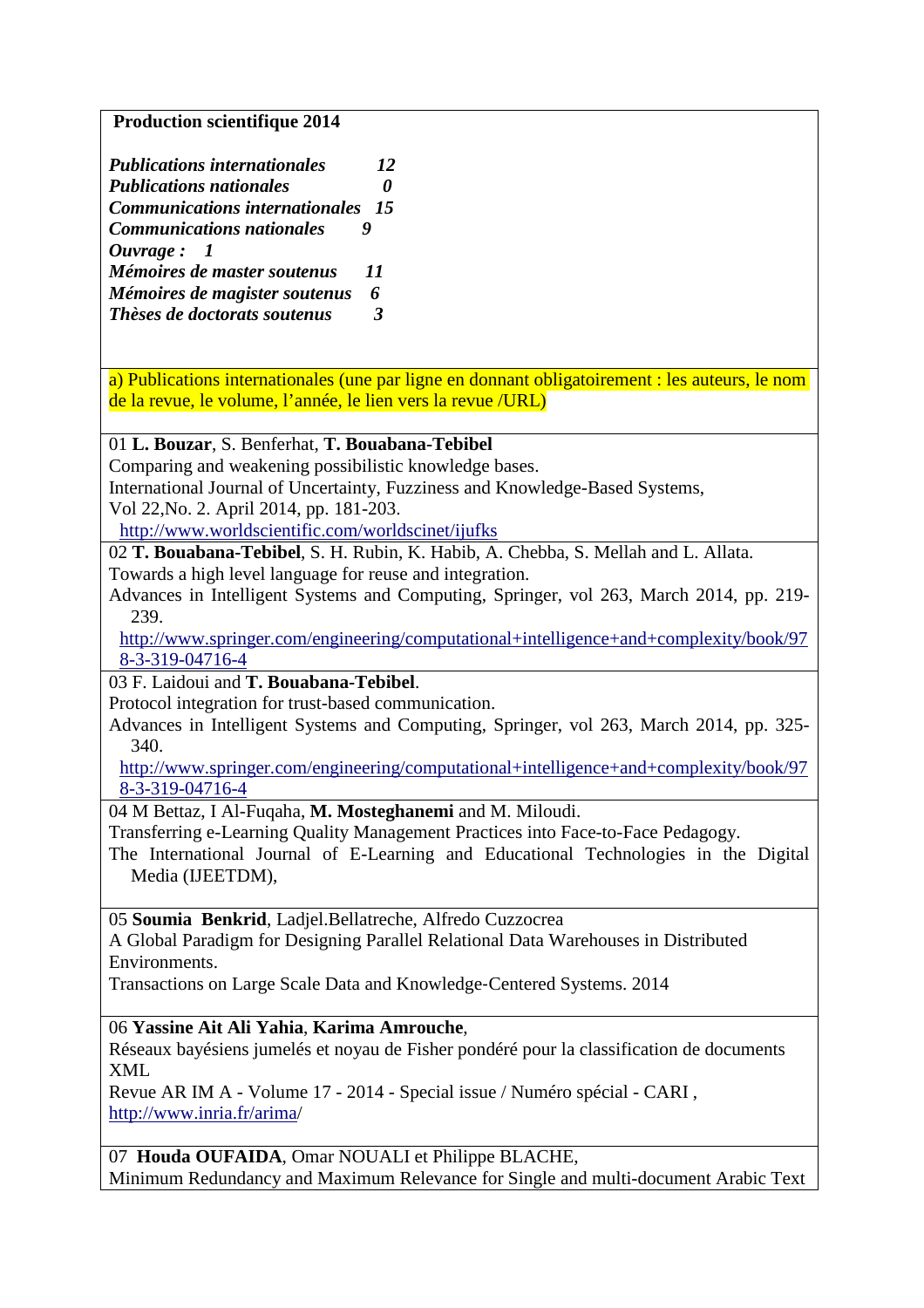Summarization Journal of King Saud University - Computer and Information Sciences: Special Issue on Arabic NLP. Elsevier, 2014. http://www.journals.elsevier.com/journal-of-king-saud-university-computer-and-informationsciences/ 08 O. Demigha, **W.K. Hidouci** and T. Ahmed. A Novel BILP Model for Energy Optimization under Data Precision Constraints in Wireless Sensor Networks. IEEE Communications Letters. Vol. 18, Issue 12, Pages 2185 - 2188. 2014. http://ieeexplore.ieee.org/xpl/articleDetails.jsp?arnumber=6933864&filter%3DAND%28p\_IS\_Numbe r%3A6965693%29%26pageNumber%3D2 09 K. Abid, A. Mebarki and **W.K. Hidouci**. Modified Streaming Format for Direct Access Triangular Data Structures. International Journal of Image, Graphics and Signal Processing, 2014, Vol 6, No 2, 14-22. http://www.mecs-press.org/ijigsp/v6n2.html 10. Sophie Dabo-Niang, **Leila Hamdad** , Camille Ternynck, Anne-Françoise Yao A kernel spatial density estimation allowing for the analysis of spatial clustering - Application to Monsoon Asia Drought Atlas data SERRA (Stochastic Enviromental Research and Risk Analysis), Vol. 28, issue 8, pp 2075-2099, 2014 11. M. Issad, B. Boudraa, **M. Anane**, N. Anane "Software/Hardware Co-Design of Modular Exponentiation for Efficient RSA Cryptosystem" Journal of Circuits, Systems and Computers Vol. 23, No. 03, pp. 1-30, Mars 2014. Lien : http://www.worldscientific.com/doi/abs/10.1142/S0218126614500327 12. J. Verdier, I. Burciu, C. Yahiaoui, C. Gontrand "Design and measurements of a RF front-end for Bi-band simultaneous reception" Microelectronics Journal , Vol. 45, Issue 1, Pages 43-49, January 2014 ISSN: 0026-2692, Ed. Elsevier B.V., ScienceDirect. Lien : http://www.sciencedirect.com/science/article/pii/S0026269213002267 b) Publications nationales (une par ligne en donnant obligatoirement : les auteurs, le nom de la revue, le volume, l'année, le lien vers la revue *(URL)* c) Communications internationales (une par ligne en donnant obligatoirement : les auteurs, l'intitulé de la conférence, l'année, le lien vers la conférence/URL)

# 01 **S. Khouri**, L Bellatreche,

Towards a Configurable Database Design: A Case of Semantic Data Warehouses.

Confederated International Conferences: CoopIS, and ODBASE 2014 (OTM Conferences 2014), edited by Springer, Amantea, Italy, October 27-31, 2014, pp 760-767.

http://link.springer.com/chapter/10.1007%2F978-3-662-45563-0\_47

02 M. Bennama and **T. Bouabana-Tebibel**.

Mapping OCL constraints into CTL-like logic and SML for UML validation.

The 8th International Workshop on Verification and Evaluation of Computer and Communication Systems - VECoS 2014. Béjaïa, Algérie, September 29-30, 2014.

http://www.informatik.uni-trier.de/~ley/db/conf/vecos/vecos2014.html#BennamaB14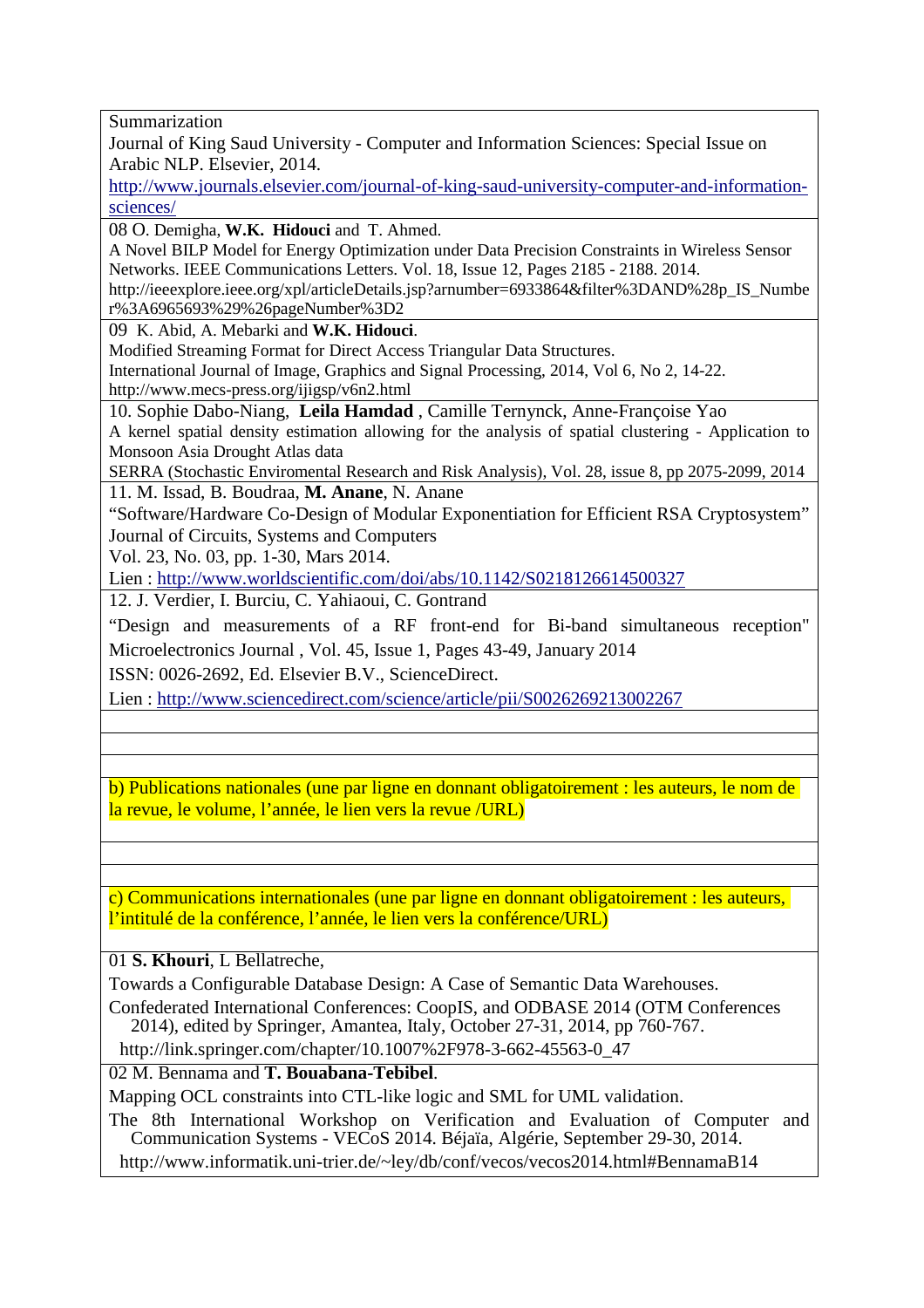03 A. Kaci, **T. Bouabana-Tebibel** and Z. Challal.

Access Control Aware Search on the Cloud Computing.

The third International Conference on Advances in Computing, Communication and Informatics - ICACCI 2014. New Delhi, India, September 24-27, 2014.

http://ieeexplore.ieee.org/xpl/mostRecentIssue.jsp?punumber=6949764

04 **T. Bouabana-Tebibel**, N. Tebibel, and S. Zemmouri.

A trust-based Probing to secure data routing.

The third International Conference on Advances in Computing, Communication and Informatics - ICACCI 2014. New Delhi, India, September 24-27, 2014.

http://ieeexplore.ieee.org/xpl/mostRecentIssue.jsp?punumber=6949764

05 **S. Khouri**, L. Bellatreche, S. Jean, Y. Ait-Ameur.

Requirements Driven Data Warehouse Design: We Can Go Further.

Leveraging Applications of Formal Methods, Verification and Validation. Specialized

Techniques and Applications - 6th International Symposium, ISoLA 2014, Corfu, Greece, (ISOLA), 2014, pp. 588--603.

http://link.springer.com/chapter/10.1007%2F978-3-662-45231-8\_49

06 **T. Bouabana-Tebibel** and S. H. Rubin.

A value-oriented specification for weak sequencing validation.

The  $15<sup>th</sup>$  IEEE International Conference on Information Reuse and Integration – IEEE IRI 2014. San Francisco, USA, August 13-15, 2014.

http://www.ieee.org/conferences\_events/conferences/conferencedetails/index.html?Conf\_ID =33009

07 A. Kaci and **T. Bouabana-Tebibel**.

Access Control Reinforcement over Searchable Encryption. The 15<sup>th</sup> IEEE International Conference on Information Reuse and Integration – IEEE IRI 2014. San Francisco, USA, August 13-15, 2014.

http://www.ieee.org/conferences\_events/conferences/conferencedetails/index.html?Conf\_ID  $= 33009$ 

08 Amina Madani, Omar Boussaid, **Djamel Eddine Zegour**,

What's Happening: A Survey of Tweets Event Detection

The Third International Conference on Communications, Computation, Networks and Technologies, INNOV 2014, October 12 - 16, 2014 - Nice, France

09 **Chafia Yahiaoui**,Yacine Aouine, Mohamed Bouhali, **Naima Bessah**, Christian Gontrand Simulating the Long Term Evolution (LTE) Downlink Physical Layer.

2014 UKSim-AMSS 16th International Conference on Computer Modelling and Simulation http://uksim2014.info

10. N. Zerrouki, **C. Yahiaoui** et **M. Loudini**

"A Secure NATFW NSLP Signalling in Next Generation Networks"

Proc. of the International Conference on Signal Propagation and Computer Technology (ICSPCT 2014), pp. 508-513, Ajmer, Inde, 12-13 Juillet 2014.

Lien : http://www.icspct2014.in/

11. A. Abbas, E. Grolleau, D. Mehdi, **M. Loudini** et W. K. Hidouci

"A Real-Time Feedback Scheduler for Environmental Energy with discrete Voltage/Frequency Modes"

Proc. of the 2nd International Conference on Future Internet of Things and Cloud (FiCloud-2014), pp. 458-463, 27-29 Août 2014, Barcelone, Espagne.

Lien : http://scim.brad.ac.uk/~iawan/FiCloud-2014/advance\_program.pdf

Lien : http://ieeexplore.ieee.org/xpl/articleDetails.jsp?arnumber=6984238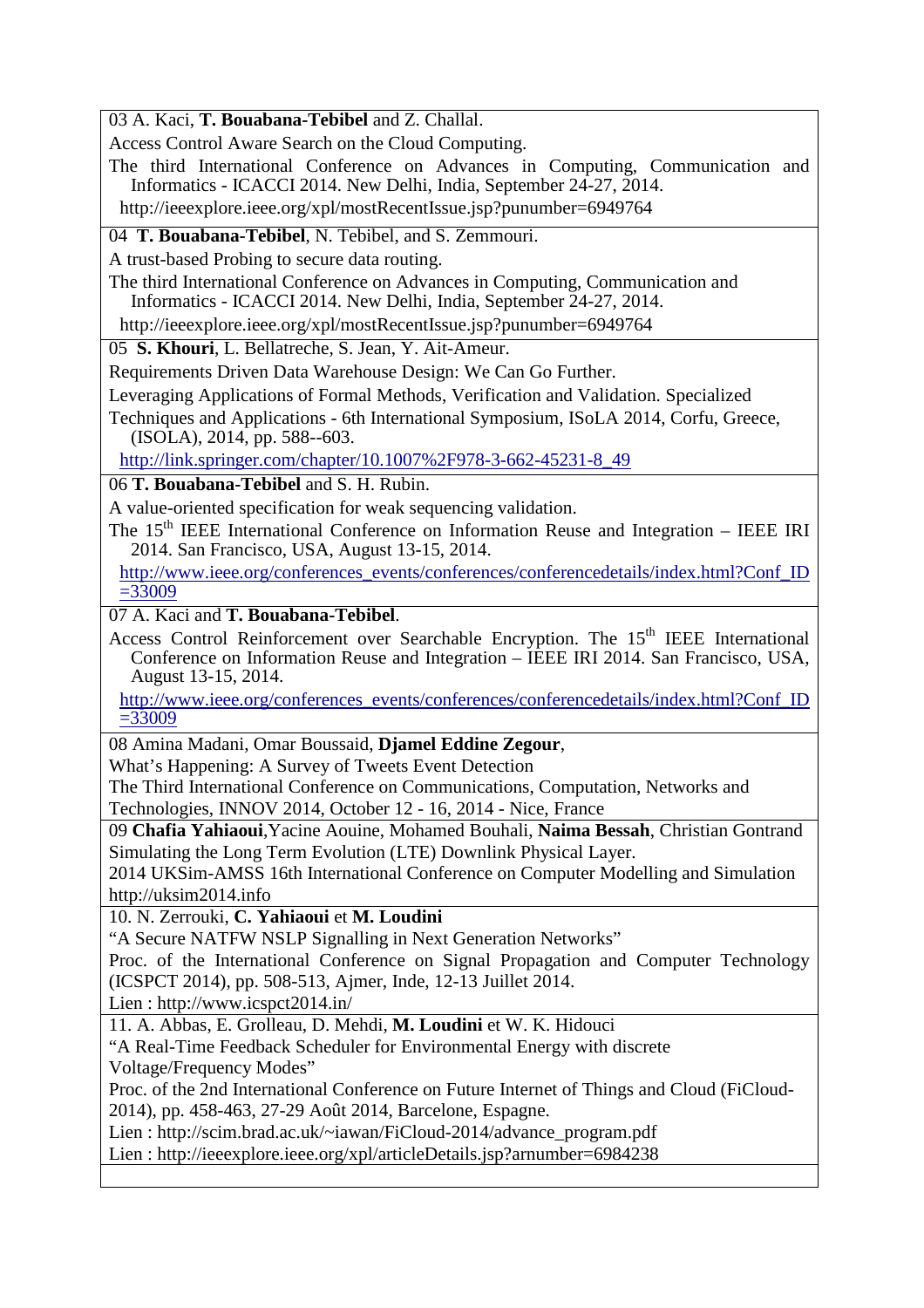12. N. Drir, L. Barazane et **M. Loudini**

"Evaluation of Maximum Power Point Controllers in Photovoltaic System"

Proc. of the SCIEI International Conference on Substantial Environmental Technologies,

Dubai, Emirats Arabes Unis, 22-23 Août, 2014.

Lien : http://www.icii.org/Dubai%20Schedule.pdf.

13. **A. Sehad**, Y. Chibani, M. Cheriet

"Gabor Filters for Degraded Document Image Binarization"

Proc. of the 14th International Conf. on Frontiers in Handwriting Recognition (ICFHR'2014),

pp. 702-707, 1-4 Septembre 2014, Crete Island, Grèce.

Lien : http://www.icfhr2014.org/

14. N. Zerrouki, **C. Yahiaoui** et **M. Loudini**

"Authentic NATFW NSLP Signalling In Next Generation Networks"

Proc. of the Fourth International Conference on Selected Topics in Mobile and Wireless

Networking (MoWNet'2014), pp.186-193, Rome, Italie, 8-9 Septembre 2014.

Lien : http://mownet.org/MoWNet2014/program.html

Procedia Computer Science,Volume 40, 2014, Pages 9–16, Elsevier.

http://www.sciencedirect.com/science/article/pii/S1877050914013933.

15. N. Drir, L. Barazane, **M. Loudini**

"Comparative study of maximum power point tracking methods of photovoltaic systems" Proc. of the International Conference on Electrical Sciences and Technologies in Maghreb (CISTEM 2014), Tunis, Tunisie, 3-6 Novembre 2014.

http://ieeexplore.ieee.org/xpl/articleDetails.jsp?arnumber=7077055&queryText=loudini&ne wsearch=true.

d) Communications nationales (une par ligne en donnant obligatoirement : les auteurs, l'intitulé de la conférence, l'année, le lien vers la conférence/URL)

01. Nassima Merabtine, **Djamel Eddine Zegour**, Djamel Djenouri PBST\*-based Hierarchical Protocol for Wireless Sensors Networks JDI'2014: les 4eme Journées Doctorale en Informatique, Guelma. 03/12/2014.

02. Amina Chikhaoui, **Djamel-Eddine Zegour**, **Walid-Khaled Hidouci**

Stockage distribué de données dans les réseaux de capteurs sans fil 2nd International Conference on New Technologies and Communication (ICNTC), Chlef, Mars 2014

03 **N. Lounes, W.K. Hidouci**.

Intersection parallèle à base de PBST.

Conférence sur l'Ingénierie Informatique, Bordj El Bahri, Alger Décembre 2014. http://www.emp.edu.dz/C2I01/C2I01.htm

04 M. Makhlouf, **W.K. Hidouci**.

Equilibrage de charge pour des requêtes de consultation dans les systèmes de bases de données répliquées.

Conférence sur l'Ingénierie Informatique, Bordj El Bahri, Alger Décembre 2014.

http://www.emp.edu.dz/C2I01/C2I01.htm

05 R. Benaissa, **W.K. Hidouci**.

La jointure par agrégation avec MapReduce. Conférence sur l'Ingénierie Informatique, Bordj El Bahri, Alger Décembre 2014.

http://www.emp.edu.dz/C2I01/C2I01.htm

06. O. Nait Belaid et **M. Loudini**

"Classification des images IRM cérébrales par un réseau de neurones multicouche en utilisant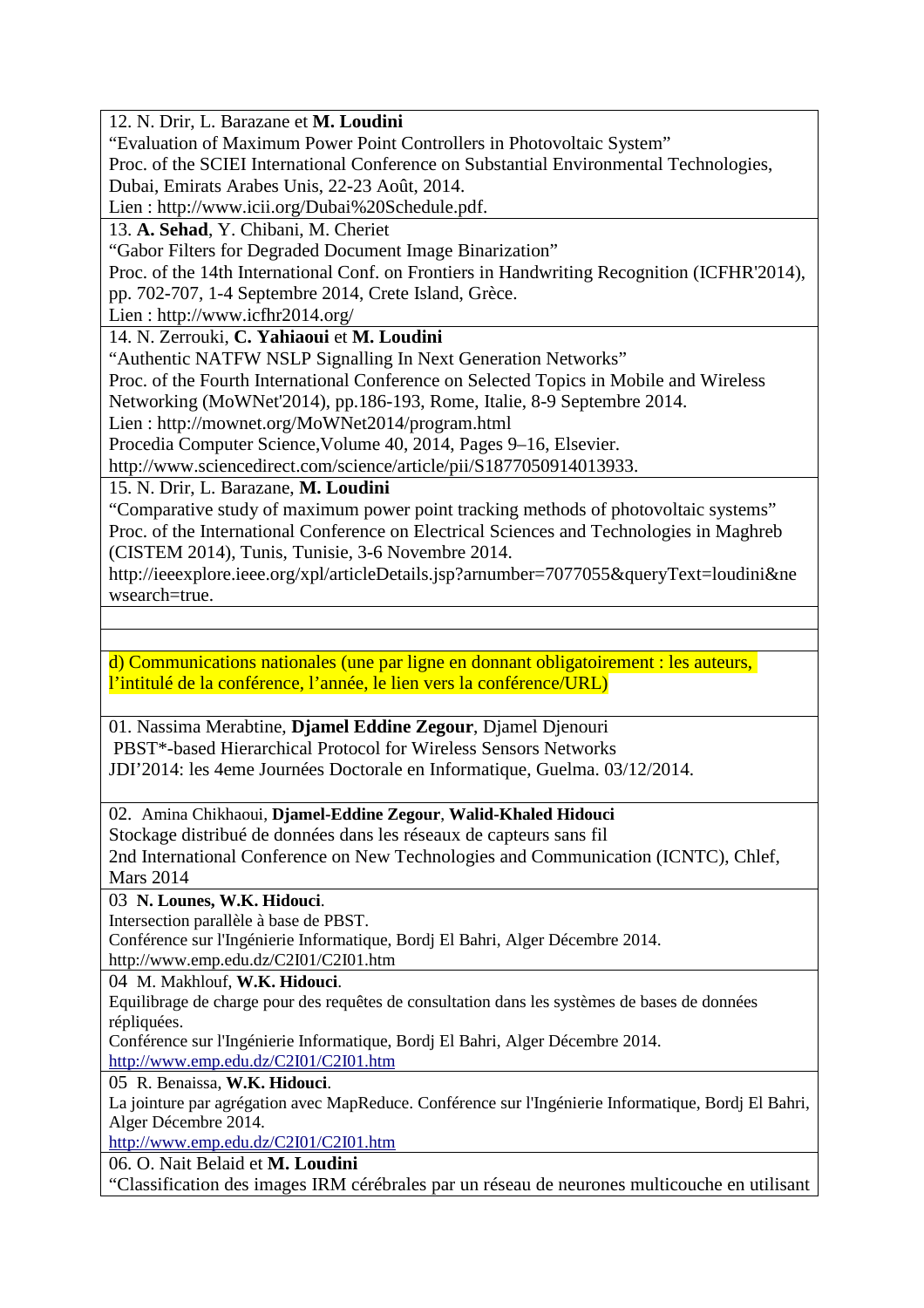caractéristiques de forme et de texture"

Proc. of the *International Congress on Telecommunication and Application* (*ICTA'2014*), Béjaia, Algérie, 23-24 Avril 2014

Lien : http://www.univ-bejaia.dz/documents/callpaper\_icta2014.pdf

### 07. N. Anane et **M. Anane**

"Hardware AES IP for Embedded Cryptosystem on FPGA"

Proc. of the International Conference on Advanced Networking, Distributed Systems and Applications (INDS 2014), 17-19 Juin 2014, Béjaia, Algérie.

Lien : https://inds-2014.hds.utc.fr/

08. O. Nait Belaid et **M. Loudini**

"Classification des Images IRM Cérébrales par hybridation de FCM et Réseaux de Neurones" Proceedings of the The Biomedical Engineering International Conference (BIOMEIC'14) 15-16 Octobre 2014, Tlemcen, Algérie.

Lien : https://www2.univ-tlemcen.dz/biomeic14/index.php?id=9

09. N. Anane et **M. Anane**

"High throughput Parallel Montgomery Modular Exponentiation on FPGA" Proc. of the 9th International Design & Test Symposium (IDT 2014)

16-18 Décembre, 2014, Alger, Algérie.

Lien : http://www.cdta.dz/events/event/idt2014/

e) Ouvrage ou participation à la rédaction d'un ouvrage (un par ligne en donnant obligatoirement : les auteurs, l'éditeur, l'année, le lien vers l'ouvrage

01 **T. Bouabana-Tebibel** and S. H. Rubin. Integration of Reusable Systems. Advances in Intelligent Systems and Computing, Springer, vol 263, March 2014.

http://www.springer.com/engineering/computational+intelligence+and+complexity/book/978 -3-319-04716-4

…

f) Brevets

01

…

### **Mémoires de master soutenus**

1. Nom & Prénom de l'étudiant : Bekrar Marwa

Date de soutenance : Mars 2013 à l'ESI

Encadrant : **Djamel Eddine Menacer**

Intitulé du titre du master : Problématique de la vie privée dans les réseaux sociaux URL résumé ou version PDF

Nom & Prénom de l'étudiant Maouche Mohamed & Lasfer Riad

Date de soutenance : Mars 2013 à l'ESI

Encadrant : **Djamel Eddine Menacer**

Intitulé du titre du master : La reconnaissance vocale automatique: état de l'art et perspectives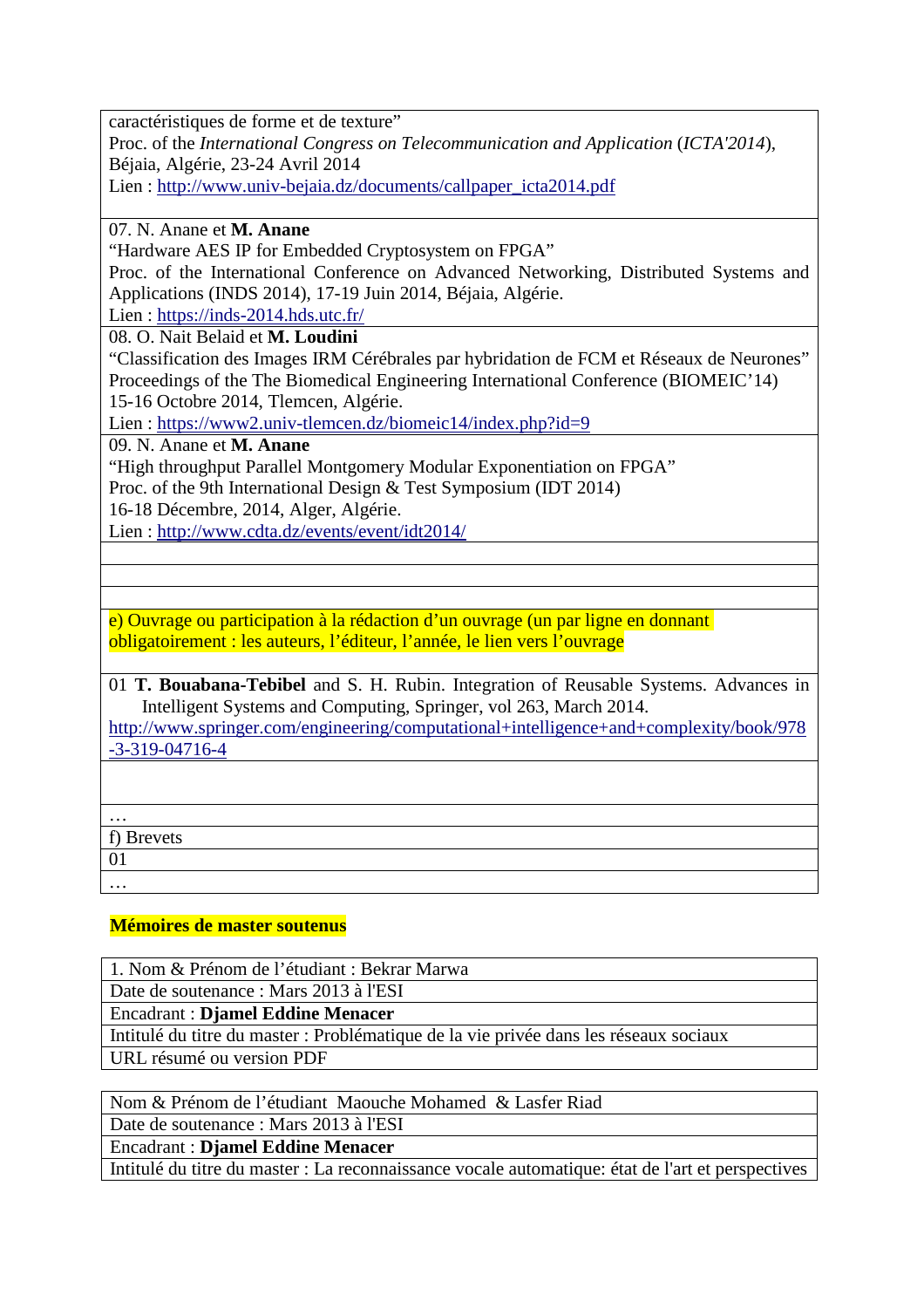pour la langue arabe

URL résumé ou version PDF

2. Nom & Prénom de l'étudiant : Meriem GHROUR

Date et lieu de naissance : Mars 2014 à l'ESI

Rapporteur : **Selma Khouri**

Intitulé du titre de master : Évolution des processus ETL d'un entrepôt de données

URL résumé ou version PDF

3. Nom & Prénom de l'étudiant : C. Hmidi & I. Guellal Date de soutenance : Novembre 2014 à l'UMBB Encadrant : **Lila Meziani** – Rabah Imache Intitulé du titre de master : Initialisation des réseaux de Petri dérivés de diagrammes d'activités. URL résumé ou version PDF

| 4. Nom & Prénom de l'étudiant | KHALED Tarek et ZABOUR Sid Ahmed Abdelghani                 |
|-------------------------------|-------------------------------------------------------------|
| Date et lieu                  | 29 juin 2014 à l'ESI, Alger                                 |
| Rapporteur                    | <b>YESSAD Lamia</b>                                         |
| Intitulé                      | Construction d'ontologies dédiés à la sécurité informatique |
| URL résumé ou version PDF     |                                                             |

| 5. Nom & Prénom de l'étudiant          | Daikhi Oualid et Smail Assia                                        |
|----------------------------------------|---------------------------------------------------------------------|
| Date et lieu                           | juin 2014 à l'ESI, Alger                                            |
| Rapporteur                             | <b>HAMDAD LEILA ET KARIMA BENATCHBA</b>                             |
| Intitulé                               | Extraction des règles d'association et l'apport de la visualisation |
| URL résumé ou version PDF : www.esi.dz |                                                                     |

| 6. Nom & Prénom de l'étudiant          | Kirèche Aziza et Lahlou Sarah                               |
|----------------------------------------|-------------------------------------------------------------|
| Date et lieu                           | juin 2014 à l'ESI, Alger                                    |
| Rapporteur                             | HAMDAD LEILA ET KARIMA BENATCHBA                            |
| Intitulé                               | La fouille de données spatiales appliquée à la criminologie |
| URL résumé ou version PDF : www.esi.dz |                                                             |
|                                        |                                                             |

| 7. Nom & Prénom de l'étudiant          | Bentchakal Yasmina et Faizi Abdelkrim                             |
|----------------------------------------|-------------------------------------------------------------------|
| Date et lieu                           | juin 2014 à l'ESI, Alger                                          |
| Rapporteur                             | <b>HAMDAD LEILA ET KARIMA BENATCHBA</b>                           |
| Intitulé                               | La distribution des données pour l'application du clustering dans |
| le data mining distribué               |                                                                   |
| URL résumé ou version PDF : www.esi.dz |                                                                   |

| 8. Nom & Prénom de l'étudiant | S. Hadj Cherif et L. Zaouche |
|-------------------------------|------------------------------|
| Date et lieu                  | juin 2014 à l'ESI, Alger     |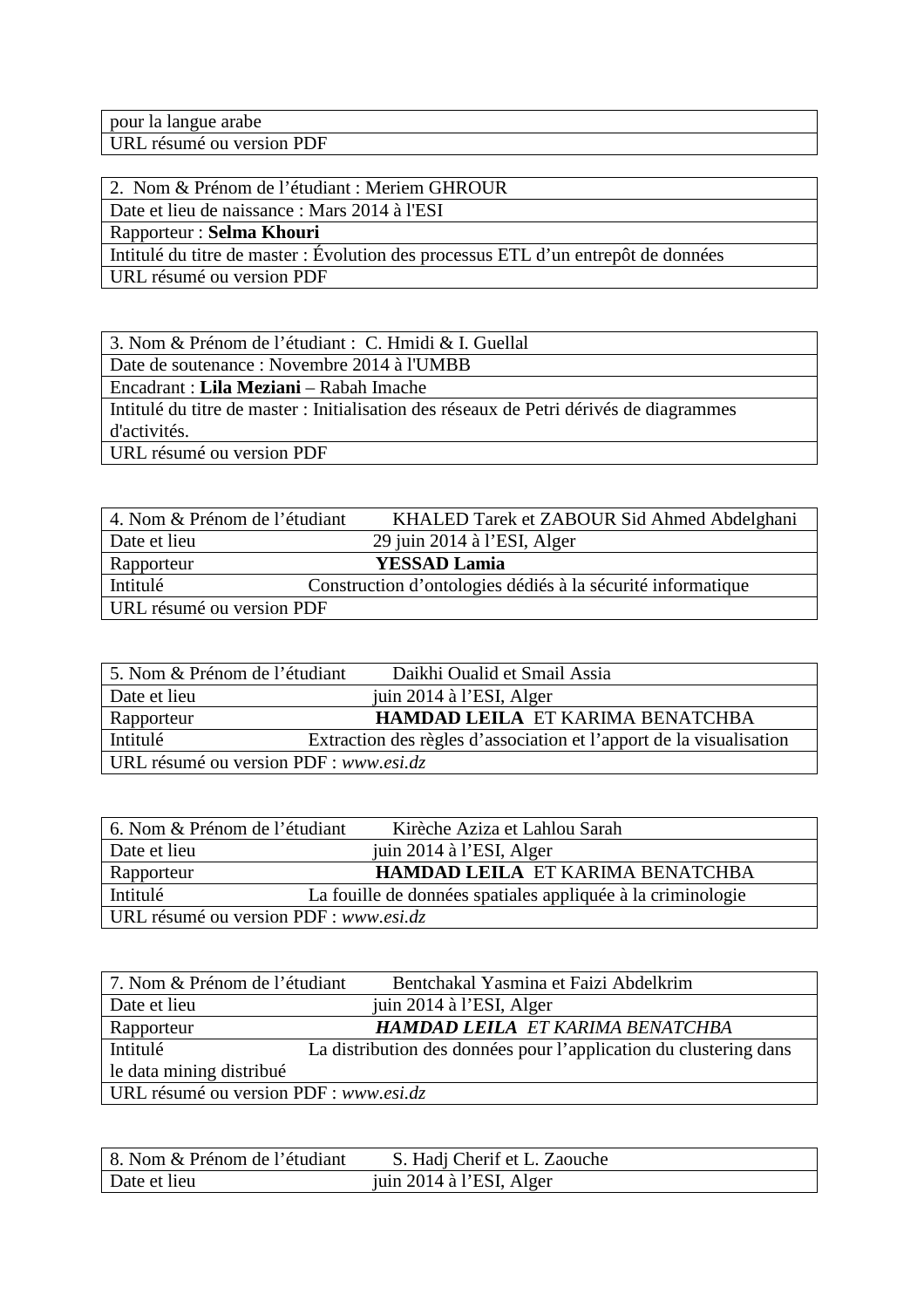| Rapporteur                             | Nabila Belattar                                              |
|----------------------------------------|--------------------------------------------------------------|
| Intitulé                               | Etude comparative des différentes techniques de modélisation |
| topographique en 3D                    |                                                              |
| URL résumé ou version PDF : www.esi.dz |                                                              |
|                                        |                                                              |

| 9. Nom & Prénom de l'étudiant          | S. Mili et H. Kaouane                                   |
|----------------------------------------|---------------------------------------------------------|
| Date et lieu                           | juin 2014 à l'ESI, Alger                                |
| Rapporteur                             | Nabila Belattar                                         |
| Intitulé                               | Etat de l'art sur les réseaux de neurones multi couches |
| URL résumé ou version PDF : www.esi.dz |                                                         |

: Etude comparative des méthodes de reconnaissance faciale, *, Soutenu en 2014 , Encadré par* ,

| 10. Nom & Prénom de l'étudiant         | Benamara Mohamed Adel et M.Bengherabi                    |
|----------------------------------------|----------------------------------------------------------|
| Date et lieu                           | juin 2014 à l'ESI, Alger                                 |
| Rapporteur                             | N.Bessah                                                 |
| Intitulé                               | Etude comparative des méthodes de reconnaissance faciale |
| URL résumé ou version PDF : www.esi.dz |                                                          |
|                                        |                                                          |

| 11. Nom & Prénom de l'étudiant | D. E. BELGHOUL                                                           |
|--------------------------------|--------------------------------------------------------------------------|
| Date et lieu                   | Mars $2014$ à l'ESI                                                      |
| Rapporteur                     | YAHIAOUI Chafia                                                          |
| Intitulé                       | Etude comparative des méthodes de reconnaissance faciale                 |
|                                | URL résumé ou version PDF : "Étude des réseaux hétérogènes LTE-Advanced" |
|                                |                                                                          |

# **Mémoires de magisters soutenus**

1. Nom & Prénom de l'étudiant : Kadaouia Habib

Date de soutenace : 9 janvier 2014 à l'ESI

Encadrant : **Thouraya Bouabana-Tebibel**

Intitulé du magister : Langage de domaine pour la spécification à base de composants URL résumé ou version PDF

2. Nom & Prénom de l'étudiant : Abdellah Kaci

Date de soutenace : 30 janvier 2014 à l'ESI

Encadrant : **Thouraya Bouabana-Tebibel**

Intitulé du magister : Le contrôle d'accès aux données cryptées dans le Cloud URL résumé ou version PDF

3. Nom & Prénom de l'étudiant : ZENDAOUI Fairouz Date et lieu : Novembre 2014 à l'ESI – Alger. Rapporteur : **HIDOUCI W.K.**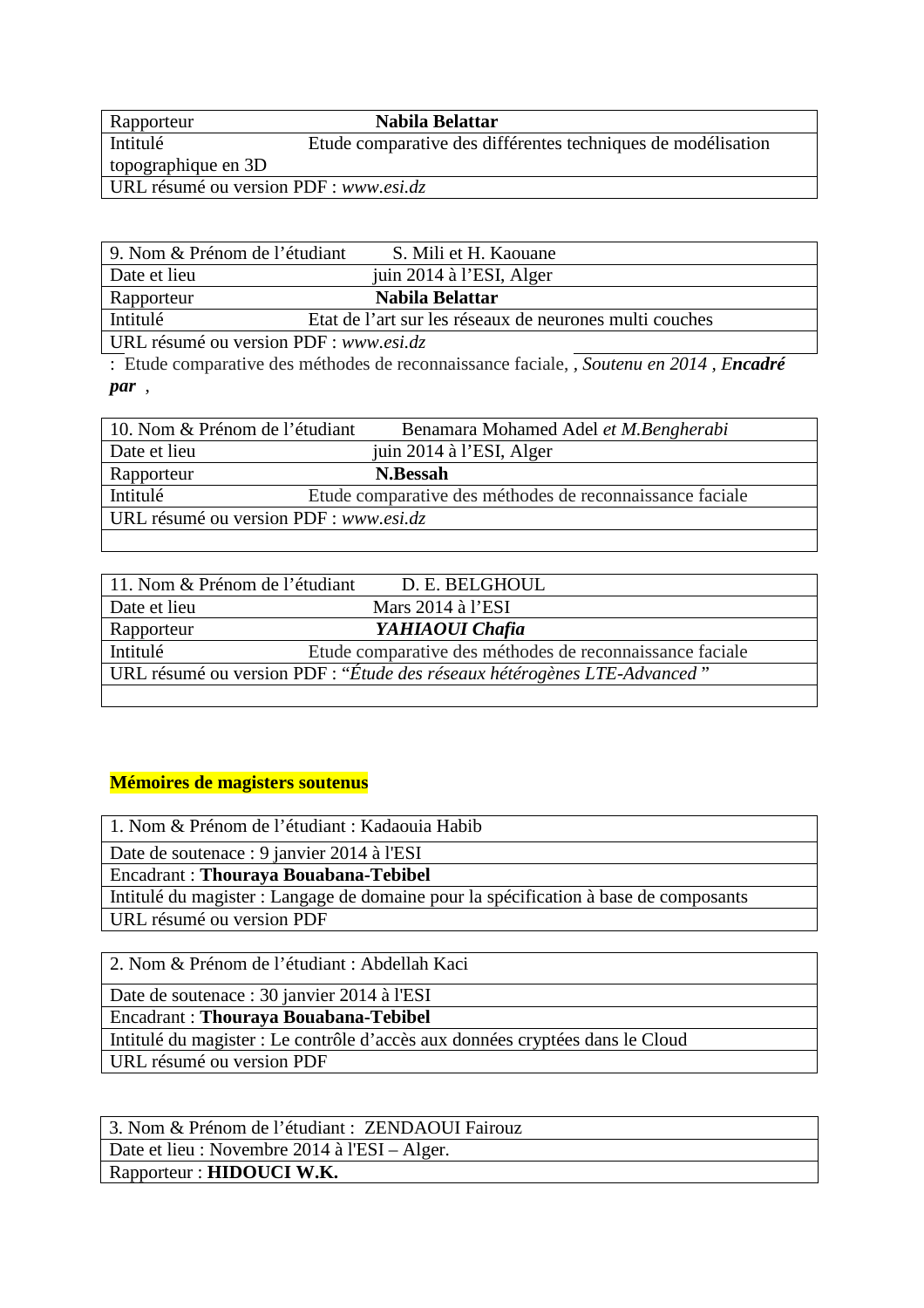Intitulé du titre de magister/Doctorat : Les Protocoles de Contrôle de Concurrence Multiversions à Base de « Snapshot Isolation » URL résumé ou version PDF

4. Nom & Prénom de l'étudiant : BENAISSA Rédha

Date et lieu : Décembre 2014 à l'USTHB – Alger.

Rapporteur : **HIDOUCI W.K.**

Intitulé du titre de magister/Doctorat : Opérations de bases de données avec MapReduce URL résumé ou version PDF

5. Nom & Prénom de l'étudiant : Mostefa. Zafer

Date et lieu ; Mars 2014 à l'ESI

Encadreur : **Hamid Haddadou** et Mohamed Aissani

Intitulé du titre de magister : Routage géographique dans un réseau de capteurs Imote2 pour un environnement à trois dimensions

URL résumé ou version PDF : www.esi.dz

6. Nom & Prénom de l'étudiant : M. ZERROUKI Noureddine

Date et lieu ; le 30 Juin 2014 à l'ESI

Encadreur : **LOUDINI Malik** & **YAHIAOUI Chafia**

Intitulé du titre de magister : "Étude de la Problématique du Protocole SIP lors de la Traversée des Routeurs N URL résumé ou version PDF : http://dspace.univ-

bouira.dz:8080/jspui/bitstream/123456789/1295/1/Gestion%20du%20passage%20des%20routeurs%20NAT% feu%20Par%20le%20protocole%20de%20t%C3%A9l%C3%A9phonie%20SIP.pdf

# **Thèses de doctorats soutenus**

1. Nom & Prénom de l'étudiant : Miloud Bennama

Date de soutenance : 18 mai 2014 à l'ESI

Encadrant : **Thouraya Bouabana-Tebibel**

Intitulé du titre du doctorat : Contribution à la formalisation du diagramme global d'interaction au travers d'une plateforme de spécification et d'analyse

URL résumé ou version PDF

2. Nom & Prénom de l'étudiant **Soumia BENKRID**

Date et lieu Juin 2014 ESI

Rapporteur

Arnaud GIACOMETTI Professeur, Université François Rabelais de Tours

Mahmoud BOUFAÏDA Professeur, Université Mentouri, Constantine

Intitulé du titre de magister/Doctorat, Le déploiement, une phase à part entière dans le cycle de vie des entrepôts de données : application aux plateformes parallèles

URL résumé ou version PDF http://www.lias-lab.fr/../2014-phd-benkrid-soumia.pdf